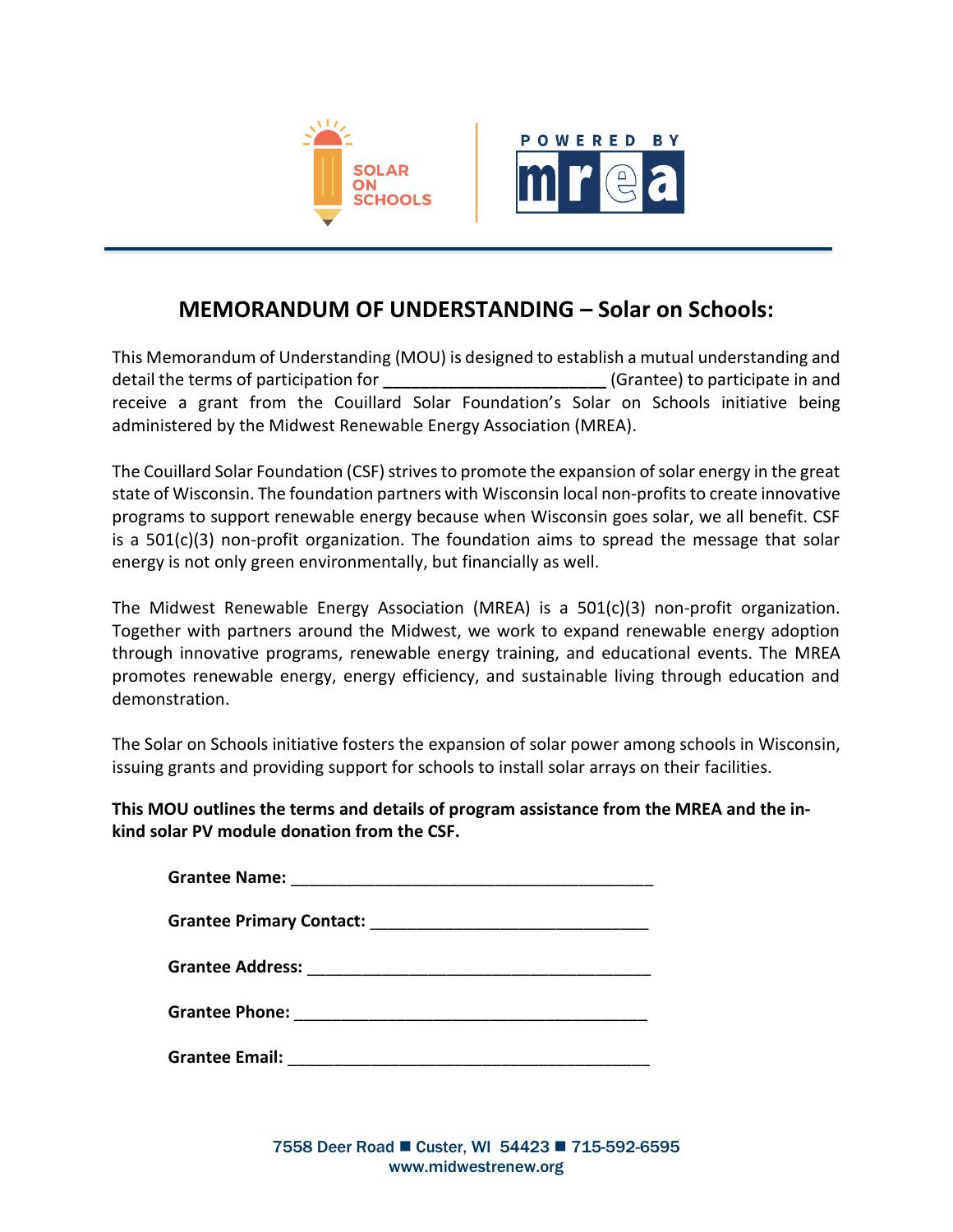As part of receiving this Solar on Schools grant, MREA and (Grantee) will work together, as defined below, to publicly highlight the installation of the solar array to spread the word and educate Wisconsin about the benefits of solar.

## **Commitment by MREA**

As part of this initiative, MREA will:

- 1. Reserve and hold, the grant for **\_\_\_** modules, totaling **\_\_\_\_** kW DC until \_\_\_\_\_\_\_ [date].
- 2. Guarantee that modules referenced in (1) will be new modules (not recycled or reused) that have valid factory (manufacturer and/or performance) warranties and tested to IEC/UL 61730 - The New Harmonized Standard for Safety USA and International Access in One Standard. Module warranties will be honored by the manufacturer and organized directly through the [Couillard Solar Foundation.](https://www.couillardsolarfoundation.org/)
- 3. Guarantee, unless extenuating circumstances arise, that modules referenced in  $(1) (2)$ will be [Philadelphia Solar 370w](https://www.midwestrenew.org/wp-content/uploads/2020/04/Speed-Solar-Bi-Facial-PS-M72-datasheet-4-20-20.pdf) or [ZnShine Solar 445w](https://www.midwestrenew.org/wp-content/uploads/2021/11/ZenShine-SpeedSolar-Spec_2.1.pdf) bifacial modules.
- 4. If circumstances arise where a change order becomes necessary on above (3), MREA will make every effort to give distantly advanced notice to grantee and will provide equal or comparable modules to grantee meeting (1)-(2) commitments.
- 5. Guarantee module shipping or pickup location from the CSF warehouse in Deerfield, WI. If shipped, modules will be sent direct to the installation site once construction begins. Shipping is to be organized and paid for solely by installer; modules can be loaded free of charge at the Deerfield warehouse location. See full grant [instructions.](https://www.midwestrenew.org/wp-content/uploads/2021/11/CSF-Grant-Instructions_10.2021.pdf)
- 6. Provide support and guidance as needed to the grantee throughout the fundraising, project development, and/or installation process.
- **7.** Make a good faith effort to attend, help publicize, and help coordinate any solar education sessions, dedication ceremonies, or other related events hosted by Grantee.

## **Commitment by Grantee**

As part of this initiative, Grantee will:

- 1. Provide all time and resources needed to install a \_\_\_\_\_ kW DC PV system, including collaborating with and overseeing contractors, providing materials and documentation and any other needed administration.
- 2. Use this grant exclusively for its solar project (i.e. for no other project/purpose).
- 3. Complete installation of the solar project within 12 months.
- 4. If grantee does not install the solar array within 12 months, they understand that MREA will cancel the grant reservation and make the funds available to other grantees, unless another mutually agreed solution is reached.
- 5. Communicate regularly with MREA throughout the project process, making available to MREA to share in promotional materials, at minimum, the following: project updates, key milestones, commissioning, timeline, and project photographs.
- 6. Grantee will coordinate with MREA to develop a project case study to include at minimum: system photos, system technical details, key milestones and timelines of the project, and a quote from the school about the project.